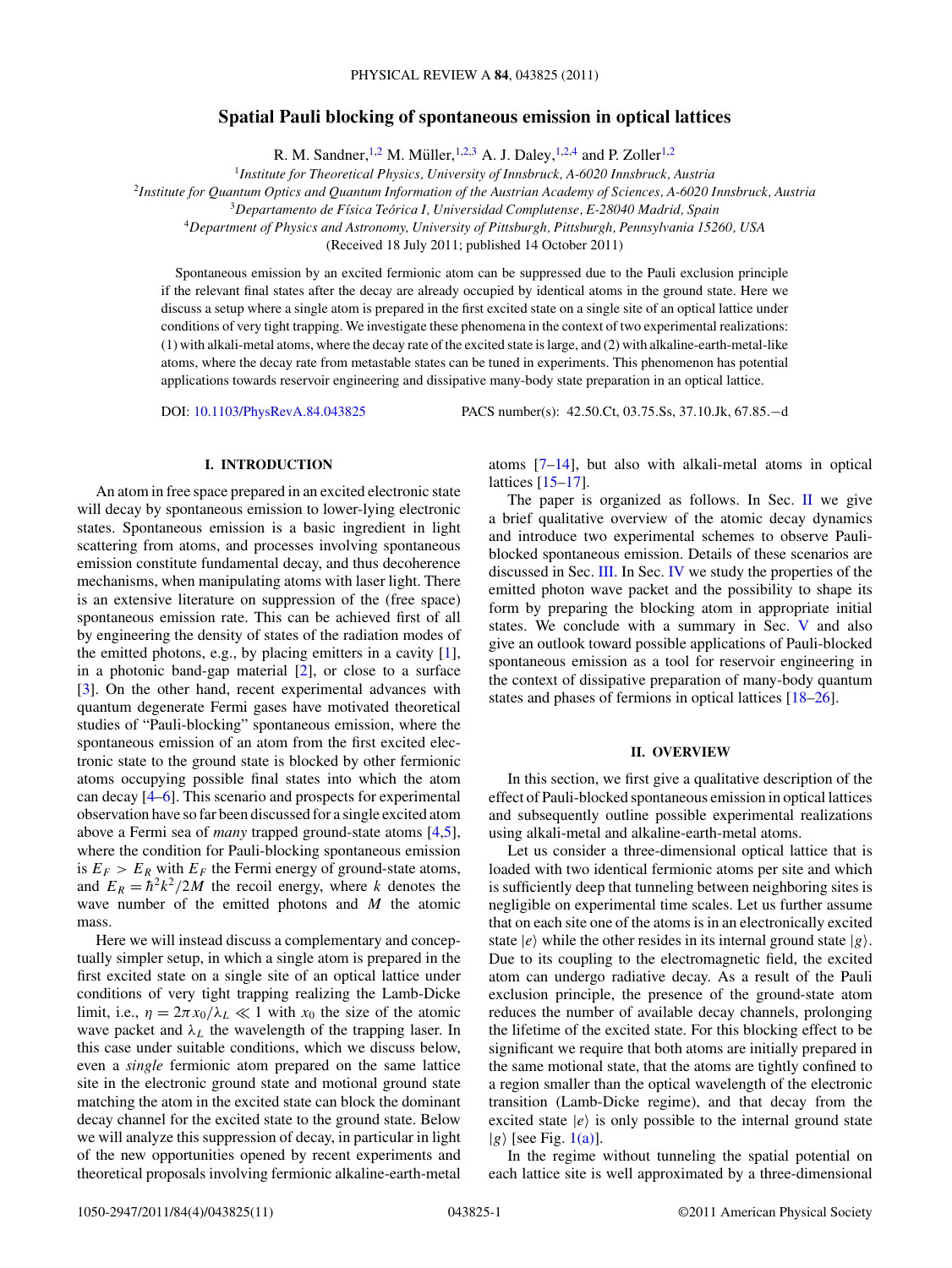<span id="page-1-0"></span>

FIG. 1. (Color online) (a)  $\Gamma_{\text{eff}} \ll \nu$ : The two atoms prepared in the internal excited state  $|e\rangle$  and the internal ground state  $|g\rangle$  feel the same external harmonic oscillator potential. In the Lamb-Dicke limit  $(\eta \ll 1)$ , the dominant decay channel for a single particle  $|e\rangle |0\rangle \rightarrow$  $|g\rangle|0\rangle$  with a rate  $\Gamma_0$  is now blocked by the ground-state atom due to the Pauli exclusion principle. The excited atom decays under change of its motional state with a rate  $\Gamma_{\text{eff}}$  that is reduced of order  $\eta^2$ . (b)  $\Gamma_{\text{eff}} \gg \nu$ : In this scenario, the notion of motional eigenstates is meaningless for atoms in  $|e\rangle$ . Yet again, both atoms can be prepared in the same initial motional state represented by the wave packet  $|0\rangle$ (solid line). Dispersion of the motional wave packet for the excited atom (dashed line) is slow compared to the effective decay dynamics. As before, the dominant decay channel is blocked and the effective decay rate is reduced of order  $\eta^2$ .

(3D) harmonic oscillator potential. Here, for simplicity of this qualitative discussion, we regard motional excitations only in one dimension where the oscillator trapping frequency is *ν* and the vibrational eigenstates are denoted  $|n\rangle$   $(n = 0, 1, \ldots)$ . This will later be extended to a 3D model. Furthermore, we assume for the moment that atoms in the internal excited state feel the same oscillator potential as ground-state atoms, and that the natural linewidth  $\Gamma$  of the state  $|e\rangle$  is small compared to *ν*. While these requirements simplify the discussion they are not mandatory, as we will argue below. For our initial state of interest, which is denoted  $|\psi_0\rangle = c_{g0}^\dagger c_{e0}^\dagger |\text{vac}\rangle$  in second quantized notation, both atoms reside in the motional ground state  $|0\rangle$  and one is internally excited [see Fig. 1(a)]. Here,  $c_{gn}^{\dagger}$  ( $c_{en}^{\dagger}$ ) creates a particle on the site we consider in the electronic state  $|g\rangle$  ( $|e\rangle$ ) and motional state  $|n\rangle$ . Treating the system within a Weisskopf-Wigner approximation [\[27\]](#page-10-0), the initial state  $|\psi_0\rangle$  couples to the possible final atomic states  $c_{g0}^{\dagger}c_{gn}^{\dagger}$  |vac) under emission of a one-photon wave packet. The resulting dynamics within this ansatz yields an exponential decay for the population in the excited state with an effective decay rate,

$$
\Gamma_{\rm eff} = \Gamma \sum_{n \neq 0} \int_{-1}^{1} du \, N(u) |\langle n| e^{-iu\eta(a+a^{\dagger})} |0\rangle|^2.
$$
 (1)

In Eq. (1),  $\Gamma = d_{eg}^2 \omega_0^3 / (3\pi \varepsilon_0 \hbar c^3)$  is the usual single-particle decay rate from  $|e\rangle$  to  $|g\rangle$  where  $d_{ee}$  and  $\omega_0$  are the dipole matrix element and frequency of the optical transition, respectively;  $a^{\dagger}$  (*a*) denotes the creation (annihilation) operator for the harmonic oscillator and  $N(u)$  is the angular distribution of dipole radiation projected onto the oscillator axis. The parameter  $\eta = 2\pi x_0/\lambda_0$  is given by the ratio between the

oscillator ground-state length  $x_0 = \sqrt{\hbar/(2M\nu)}$  with atomic mass *M* and the wavelength of the emitted light  $\lambda_0 = 2\pi c/\omega_0$ . Note that in the sum over the final vibrational modes for the decaying atom, the mode  $n = 0$  is excluded due to the fermionic property  $c_{g0}^{\dagger}c_{g0}^{\dagger}=0$ , which reflects the Pauli blocking of this particular channel.

In the Lamb-Dicke regime  $x_0 \ll \lambda_0$  the exponential in Eq. (1) can be expanded in the small parameter  $\eta \ll 1$ . In this limit, the leading contribution results from decay into the vibrational mode  $n = 1$ , yielding an effective decay rate  $\Gamma_{\text{eff}} \sim \eta^2 \Gamma$ . In contrast, a single particle decays at a total rate  $\Gamma$ . For two atoms, the excited state's decay rate is decreased by a factor of order  $\eta^2$ . This results from blocking of the dominant decay channel, which corresponds to a decay while preserving the motional state, due to Pauli's exclusion principle.

Let us now mention details and additional effects that modify the simplified picture outlined so far. Coming back to the preparation of the initial state  $c_{g0}^{\dagger}c_{e0}^{\dagger}$  |vac), we distinguish the two scenarios  $\Gamma_{\text{eff}} \ll v$  and  $\Gamma_{\text{eff}} \gg v$ . For  $\Gamma_{\text{eff}} \ll v$  [see Fig.  $1(a)$ ] the decay is slow compared to the atomic motion. Such a situation can be realized by using metastable excited states of alkaline-earth-metal atoms, where it is also possible to produce equal trapping potentials for ground-state and excited atoms via magic wavelength lattices [\[7,28\]](#page-10-0). In this sideband resolved regime it is possible to laser-excite one of the atoms while exclusively coupling to the motional ground state. The opposite regime  $\Gamma_{\text{eff}} \gg v$  [see Fig. 1(b)] is naturally realized for short-lived low-lying excited states in alkali-metal atoms. Here, laser excitation from  $|g\rangle$  to  $|e\rangle$  is performed in the strongexcitation regime [\[29\]](#page-10-0) where the initial motional wave packet remains essentially unchanged during the electronic transition and corresponds to the motional ground state for atoms in the internal state  $|g\rangle$ . In this regime a possibly different (anti-)trapping potential for excited-state atoms gives rise only to a small correction to the Pauli-blocked decay dynamics. In this way, it is possible to initially prepare the ground and excited atom in the same motional state for either scenario, which will therefore lead to an effective decay rate  $\Gamma_{\text{eff}} \sim \eta^2 \Gamma$ in either case.

Furthermore, additional two-body effects appear, which will be taken into account in a more accurate treatment based on a second quantized many particle master equation (Sec. [III\)](#page-3-0). Since both atoms are confined to a region much smaller than  $\lambda_0$ , their mutual coupling to the radiation field gives rise to dipole-dipole interaction between the two atoms. In addition, cross-damping processes, which in other contexts are also responsible for super- and subradiance, can modify the decay characteristics. These effects are more often encountered in the limit  $\Gamma \gg \nu$ . Additionally, the influence of state changing collisions between the atoms will be addressed.

In the following two subsections we give an overview of possible realizations of Pauli-blocked spontaneous emission with ultracold atoms in optical lattices using (A) alkalineearth-metal atoms and (B) alkali-metal atoms. We will discuss the experimental requirements and steps for each scenario and show how the electronic dynamics of such multilevel atoms can be related to the effective two-level scheme discussed above.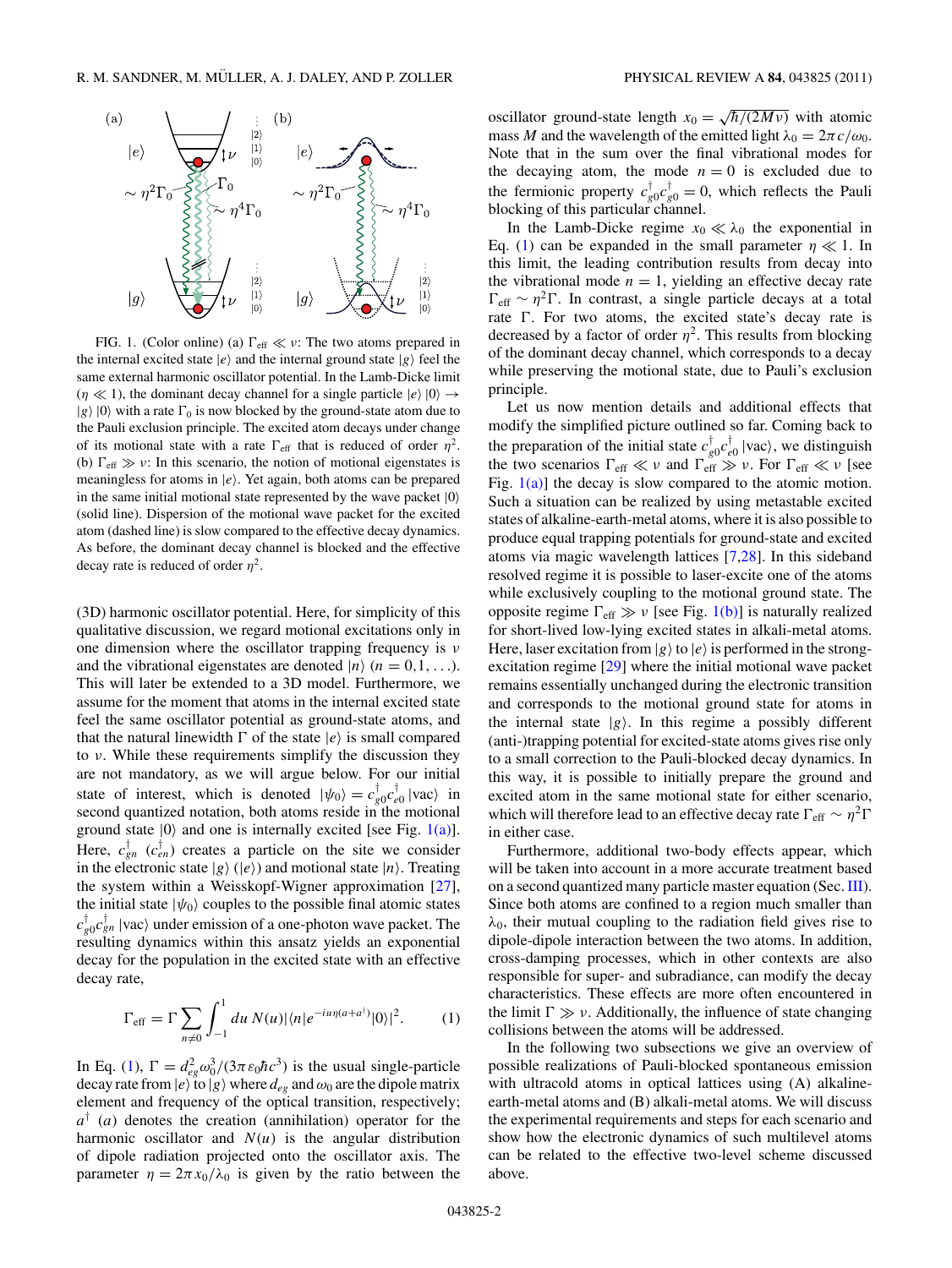#### **A. Alkaline-earth-metal atoms**

<span id="page-2-0"></span>Alkaline-earth-metal atoms with two valence electrons offer the opportunity to demonstrate the effect of Pauli-blocked spontaneous emission in a way that is closely related to the qualitative model outlined above. These atoms have singlet ground states and metastable triplet states with lifetimes on the order of several tens of seconds. Since this exceeds accessible experimental time scales, we will use such a state as the excited state in our scheme and induce spontaneous emission by weak laser coupling to an intermediate state, which rapidly decays to the internal ground state. Hence the effective tunable decay rate can be made significantly larger than the natural linewidth of the metastable state. By operating the optical lattice at the "magic" wavelength it is possible to have equal trapping potentials for the ground and metastable excited state [\[7,28\]](#page-10-0). Furthermore, the fermionic isotopes have an additional nuclear spin degree of freedom, which we will make use of in the context of initial-state preparation.

The relevant electronic level structure and experimental sequence I–III is illustrated in Fig. 2. (I) After the lattice is adiabatically ramped up on an ultracold cloud of atoms, two atoms per lattice site with the nuclear-spin projections  $|\uparrow\rangle$  and  $|\downarrow\rangle$  reside in their motional and internal ground state  $|g\rangle|0\rangle$  forming a band insulator. (II) With a  $\pi$  pulse on the weakly dipole-allowed transition  $|g\rangle \rightarrow |e\rangle$ , one of the atoms is transferred from  $|g \downarrow \rangle |0\rangle$  to the excited state  $|e \uparrow \rangle |0\rangle$  while flipping its nuclear spin. (III) Finally, spontaneous emission from  $|e\rangle$  is induced by admixing a fast decaying intermediate state. In order to avoid that the excited atom decays via the



FIG. 2. (Color online) Relevant level structure (not to scale) and experimental sequence for alkaline-earth-metal-like atoms (<sup>171</sup>Yb in this example). (I) Two atoms per lattice site are prepared in  $|g \uparrow\rangle$ and  $|g \downarrow\rangle$ , respectively; (II) one atom is excited from  $|g \downarrow\rangle$  to the metastable state  $|e \uparrow\rangle$  under a flip of its nuclear spin; (III) spontaneous emission from  $|e \uparrow\rangle$  is induced by admixing the fast decaying state  $|i \uparrow \rangle$ . Nuclear-spin flips during the induced decay are suppressed by applying a large external magnetic field, which decouples nuclear and electronic spin in the  ${}^{1}P_1$  manifold. Consequently the induced decay from  $|e \uparrow \rangle$  to  $|g \uparrow \rangle$  is Pauli blocked.

channel  $|e \uparrow\rangle \rightarrow |g \downarrow\rangle$ , which is not Pauli blocked, one can either use a sufficiently large external magnetic field [\[30\]](#page-10-0), or alternatively choose an appropriate polarization of the dressing laser. For both cases this leads to a decoupling of electronic and nuclear spin for the induced decay process (see Fig. 2), and as the intermediate state is only virtually populated, |*e* ↑ and  $|g \uparrow \rangle$  form a closed system regarding the internal degrees of freedom.

As a consequence the described system constitutes a realization of the model system illustrated in Fig.  $1(a)$  where the excited atom can only undergo decay under change of its motional state. The induced decay rate is by a factor of order  $\eta^2$  smaller than it is for a single atom.

## **B. Alkali-metal atoms**

In contrast to the alkaline-earth-metal case, alkali-metal atoms have one valence electron whose lower excited states decay to the ground state on dipole-allowed transitions with a large linewidth  $\Gamma$  on the order of several MHz. In Fig. 3 a typical alkali-metal level structure and a possible experimental scheme is shown. We choose to make use of the transition between the hyperfine sublevels  $|e\rangle$  and  $|g\rangle$  with maximal  $m_F$ values, because the only dipole-allowed transition for atoms prepared in  $|e\rangle$  is decay to  $|g\rangle$ , so these states form an effective closed two-level system. (I) The lattice is prepared with two atoms per lattice site in the ground-state sublevels  $|i\rangle$  and  $|g\rangle$ (both in their motional ground state  $|0\rangle$ ). (II) The first atom is excited with a state selective  $\pi$  pulse from  $|g\rangle$  to  $|e\rangle$ . (III) The second atom is transferred from  $|i\rangle$  to  $|g\rangle$  with a radio frequency or Raman *π* pulse. The total pulse sequence should be fast compared to the time scale  $\Gamma^{-1}$  so that spontaneous emission during the preparation sequence can be neglected. The excited atom then undergoes radiative decay with a Pauliblocked rate on the order of  $\eta^2 \Gamma$ .

As a consequence of the large linewidth  $\Gamma$  imperfections are introduced that will qualitatively modify the Pauli-blocking effect: (i) the induced dipole-dipole interaction between atoms is strong for large  $\Gamma$  and will excite motional states that are not blocked; (ii) due to the fast excitation pulses the transfer to  $|e\rangle$ 

$$
{}^{2}P_{3/2} \xrightarrow{F=5/2} \cdots \xrightarrow{F=11/2} \cdots \xrightarrow{F=11/2} \xrightarrow{F=11/2} \cdots \xrightarrow{F=11/2} \xrightarrow{F=7/2} \cdots \xrightarrow{F=7/2} \underbrace{F=7/2} \xrightarrow{m_{F}=5/2} \underbrace{m_{F}=7/2} \underbrace{S}_{\text{max}} |E\rangle
$$
\n
$$
{}^{2}S_{1/2} \xrightarrow{F=9/2} \cdots \xrightarrow{F=9/2} \underbrace{S}_{\text{max}} |g\rangle
$$

FIG. 3. (Color online) Relevant level structure (not to scale) and experimental sequence for alkali-metal atoms  $(^{40}K$  in this example). (I) Two atoms per lattice site are prepared in  $|g\rangle$  and  $|i\rangle$ , respectively; (II) first, one atom is excited from  $|g\rangle$  to the excited state  $|e\rangle$ ; (III) then the other atom is transferred from  $|i\rangle$  to  $|g\rangle$ . This pulse sequence is fast on the time scale given by  $\Gamma^{-1}$ . Choosing states with maximal  $m_F$  values ensures that  $|g\rangle$  and  $|e\rangle$  form a closed two-level system. The decay of the excited atom back to  $|g\rangle$  is Pauli blocked.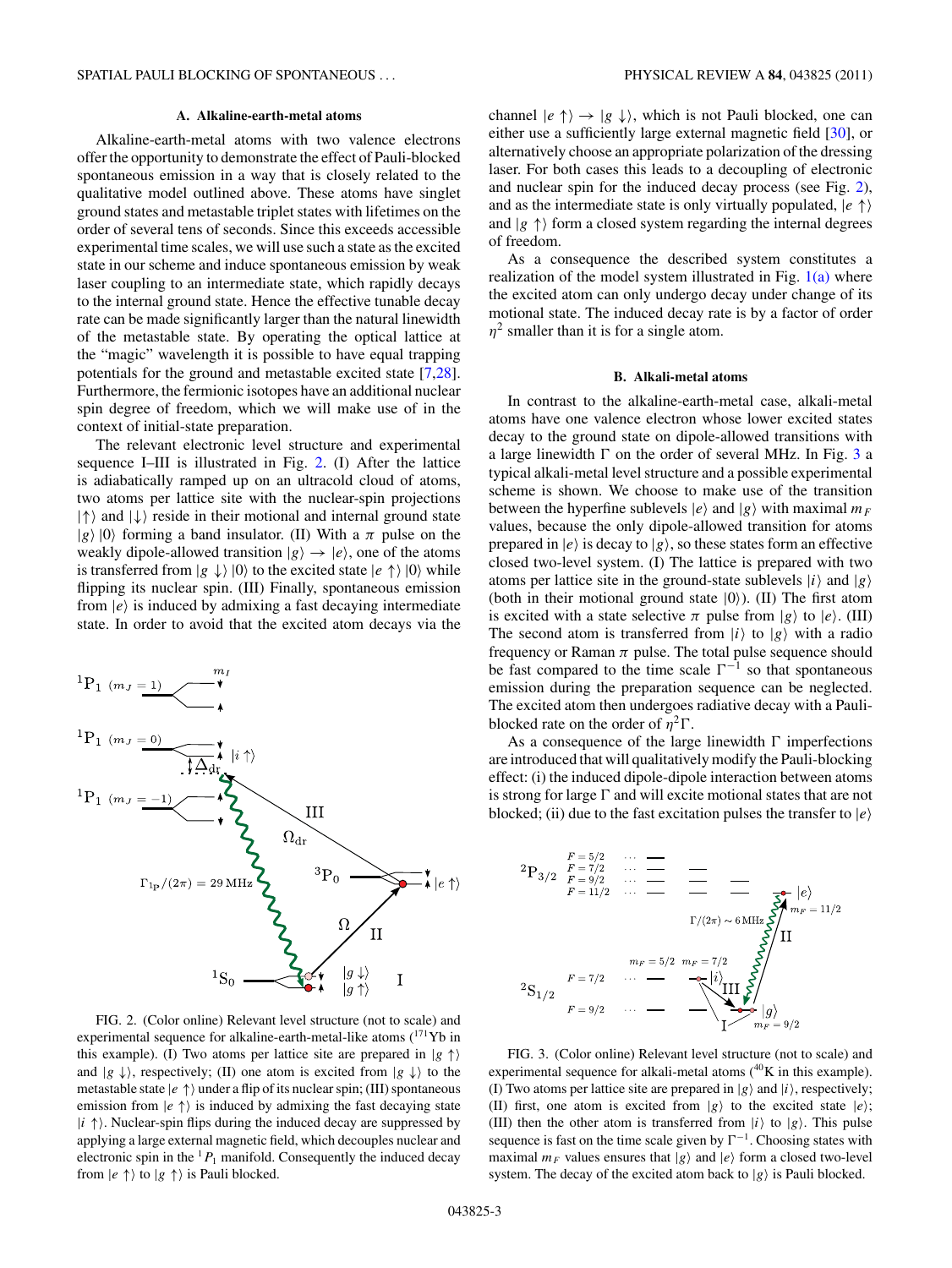<span id="page-3-0"></span>is performed in the strong-excitation regime where the Rabi frequency is much larger than the oscillator spacing *ν* of the ground state. Thus the initial motional state  $|0\rangle$  is displaced by the momentum recoil of the absorbed photon. This leads to slightly different motional states for the ground- and excitedstate atom; (iii) in general, the atoms encounter different (anti-)trapping potentials for their internal ground and excited states. However, due to the large separation of time scales  $ν \ll Γ$ , corrections to the dynamics due to atomic motion during the decay are small. All these effects will be discussed in more detail in the following section.

### **III. ANALYSIS AND RESULTS**

In this section we first discuss the many-body master equation for fermionic two-level atoms in second quantization. We show how Pauli blocking emerges naturally in this description and discuss collective effects which arise for more than one atom. Subsequently, we present a detailed quantitative discussion of the experimental realizations with both alkaline-earth-metal-like and alkali-metal atoms.

### **A. Master equation**

We consider fermionic two-level atoms with internal states  $|e\rangle$  and  $|g\rangle$  separated by the energy  $\hbar\omega_0 = \hbar c k_0$  and coupled to the radiation field acting as a bath. The center-of-mass motion of the atoms takes place in a three-dimensional harmonic oscillator potential with trapping frequencies *ν* =  $(v_1, v_2, v_3)$  for the three spatial dimensions and eigenstates  $|n\rangle = |n_1\rangle |n_2\rangle |n_3\rangle$  ( $n_j = 0,1,...$ ) on each lattice site for a deep optical lattice with strongly suppressed tunneling. We are interested in a situation where the atoms are confined to a region small compared to the optical wavelength  $\lambda_0 = 2\pi/k_0$ . Under assumption of the Born-Markov approximation, the dynamics is described by a standard quantum optical master equation [\[31–33\]](#page-10-0),

$$
\dot{\rho} = -\frac{i}{\hbar} (H_{\text{eff}} \rho - \rho H_{\text{eff}}^{\dagger}) + \hat{\Gamma}[\rho], \tag{2}
$$

where for our purposes we explicitly take into account the indistinguishability and the motional degrees of freedom of the atoms. The terms appearing in the effective non-Hermitian Hamiltonian  $H_{\text{eff}}$  and in the recycling term  $\hat{\Gamma}[\rho]$  are discussed in this subsection.

The effective Hamiltonian can be written as the sum of a Hermitian and a non-Hermitian part,  $H_{\text{eff}} = H_{\text{eff}}^{(0)} + H_{\text{eff}}^{(1)}$ . In

$$
H_{\text{eff}}^{(0)} = \sum_{n} \hbar v \cdot n (c_{gn}^{\dagger} c_{gn} + c_{en}^{\dagger} c_{en})
$$

$$
- \sum_{mnm'n'} \hbar L_{n'm'mn} c_{en}^{\dagger} c_{gm'}^{\dagger} c_{gm} c_{en}
$$
(3)

the first term accounts for the motion of the atoms in the harmonic oscillator potential. Here  $c_{\beta n}$  ( $c_{\beta n}^{\dagger}$ ) are the annihilation (creation) operators for an atom in the internal state  $\beta \in \{e, g\}$ and in the vibrational mode  $|n\rangle$  of the harmonic oscillator. These operators obey the fermionic anticommutation relations  ${c}_{\beta n}^{\dagger}$ ,  ${c}_{\beta' n'}^{\dagger}$  =  ${c}_{\beta n}$ ,  $c_{\beta' n'}$  = 0 and  ${c}_{\beta n}^{\dagger}$ ,  $c_{\beta' n'}$  =  $\delta_{\beta,\beta'}\delta_{n,n'}$ . The second term in Eq. (3), a two particle operator, is the dipoledipole interaction between the atoms, which is induced by the collective coupling to the radiation field and has to be taken into account when the distance between the atoms is comparable to or smaller than  $\lambda_0$ . It is given by

$$
L_{n',m',m,n} = \Gamma \iint d^3x \, d^3x' \, G(k_0(\mathbf{x} - \mathbf{x}'))
$$
  
 
$$
\times \varphi_{n'}(\mathbf{x}) \varphi_{m'}(\mathbf{x}') \varphi_m(\mathbf{x}) \varphi_n(\mathbf{x}'), \qquad (4)
$$

$$
G(\xi) = \frac{3}{4} \frac{1 - 3(\hat{d}_{eg} \cdot \hat{\xi})^2}{\xi^3},
$$
 (5)

where  $\Gamma$  is the single-particle decay rate from  $|e\rangle$  to  $|g\rangle$  as defined above,  $\varphi_m(x)$  are the position space harmonic oscillator eigenfunctions, and  $\hat{d}_{eg}$  denotes the dipole matrix element unit vector of the transition. The representation Eq. (5) for the function  $G(\xi)$  is valid in the limit  $|\xi| \ll 1$ , which is fulfilled in the Lamb-Dicke regime. For broader traps with interatomic distances  $k_0|x - x'| \sim 1$  there are corrections to  $G(\xi)$  of order  $1/\xi^2$  [\[31\]](#page-10-0).

The non-Hermitian part of the effective Hamiltonian reads

$$
H_{\text{eff}}^{(1)} = -\frac{i}{2}\hbar\Gamma\sum_{n} c_{en}^{\dagger}c_{en}
$$
  
+  $\frac{i}{2}\hbar\Gamma\sum_{mnm'n'}\tilde{R}_{n'mm'n}c_{en'}^{\dagger}c_{gm}^{\dagger}c_{em},$  (6)

$$
\tilde{R}_{n'mm'n} = \int d\Omega_{\hat{k}} N(\hat{k}) R_{n'm}^*(\hat{k}) R_{m'n}(\hat{k}), \qquad (7)
$$

where

$$
N(\hat{\mathbf{k}}) = \frac{3}{8\pi} (1 - |\hat{\boldsymbol{d}}_{eg} \cdot \hat{\boldsymbol{k}}|^2)
$$

is the angular distribution of dipole radiation,  $\hat{\mathbf{k}} = (\hat{k}_1, \hat{k}_2, \hat{k}_3)$ denotes the unit vector of the photon emission direction,  $R_{mn}(\hat{k}) \equiv \prod_{j=1,2,3} R_{m_j n_j}(\hat{k}_j) = \prod_j \langle m_j | e^{-i\hat{k}_j \eta_j (a_j + a_j^{\dagger})} | n_j \rangle$  are the recoil matrix elements (see Appendix [A\)](#page-9-0),  $\eta_j =$  $k_0\sqrt{\hbar/(2Mv_j)}$  is the Lamb-Dicke parameter corresponding to the *j* axis, and  $a_j$  ( $a_j^{\dagger}$ ) are the annihilation (creation) operators for vibrational excitations along the *j* axis. The effective Hamiltonian Eqs.  $(3)$  and  $(6)$  is valid under the assumption that the system size is small compared to the distance which light travels on typical time scales of the system dynamics. This is always fulfilled for optical transitions and a system size on the order of an optical wavelength.

The recycling term is given by

$$
\hat{\Gamma}[\rho] = \Gamma \sum_{mnm'n'} \tilde{R}_{n'm'mnc} \, \dot{I}_{gm} c_{en} \rho c_{en}^{\dagger} c_{gm'}.
$$
 (8)

The coefficients  $\tilde{R}_{n'm'mn}$  account for the momentum recoil of the emitted photon during a quantum jump.

For our initial state of interest with two atoms, both residing in the ground state of the three-dimensional harmonic oscillator and one being internally excited, the density operator is given by  $\rho_0 = c_{g0}^{\dagger} c_{e0}^{\dagger}$  |vac)  $\langle$  vac|  $c_{e0} c_{g0}$ . In the recycling term for this initial state  $\hat{\Gamma}[\rho_0]$ , quantum jump terms that correspond to a decay of the excited atom while remaining in the ground state of the harmonic oscillator (i.e., terms with  $m = 0$ ,  $m' = 0$ ) are identically zero due to the fermionic properties  $c_{g0}^{\dagger}c_{g0}^{\dagger} = c_{g0}c_{g0} = 0$ , reflecting the Pauli blocking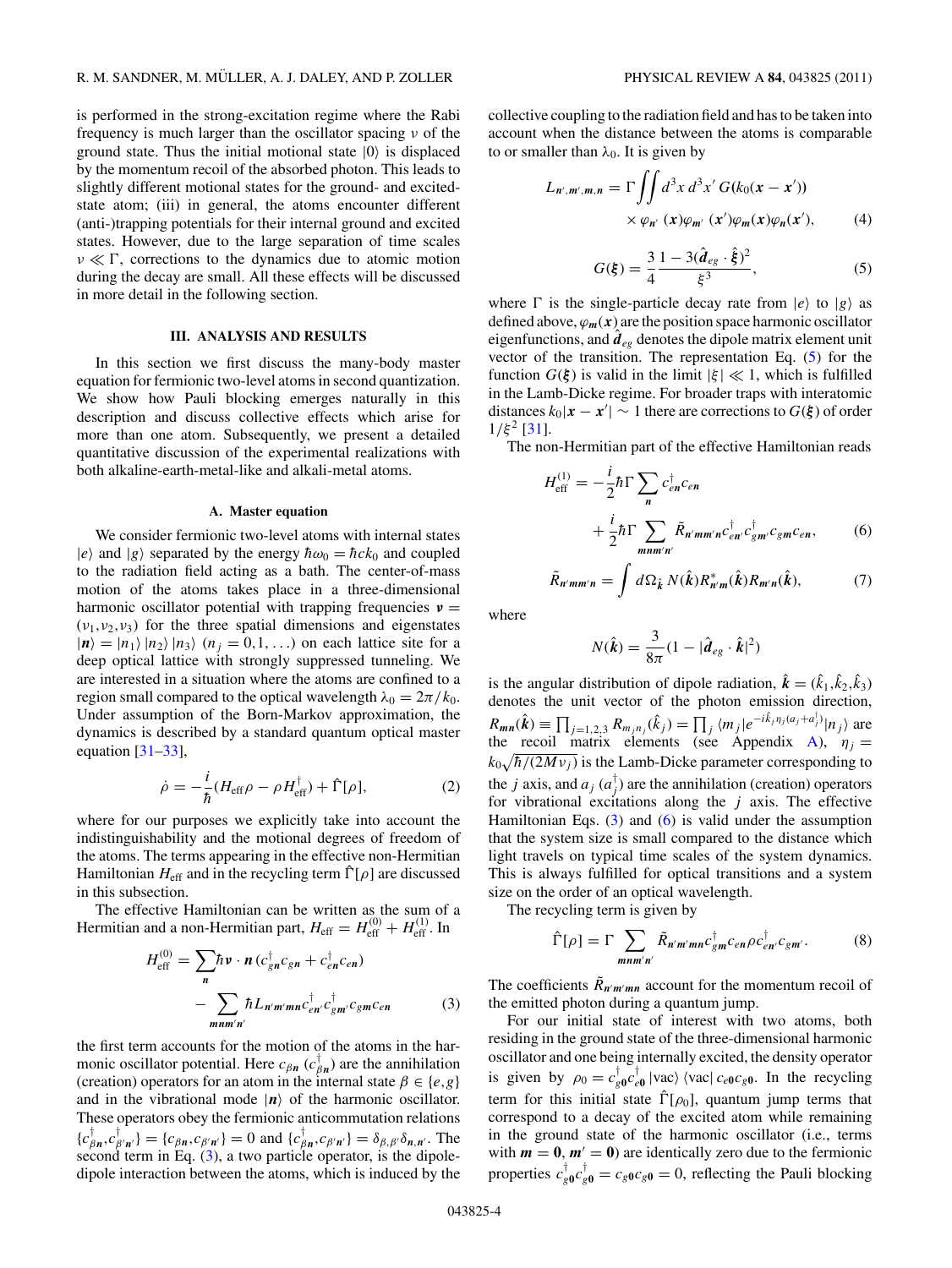<span id="page-4-0"></span>of this particular channel. The total initial decay rate  $\Gamma_{\text{eff}}$  of the excited atom is given by the sum over all available decay channels,

$$
\Gamma_{\text{eff}} = \sum_{m \neq 0} \langle g0; gm | \hat{\Gamma}[\rho_0] | g0; gm \rangle
$$
  
= 
$$
\Gamma \int d\Omega_{\hat{k}} N(\hat{k}) \sum_{m \neq 0} |R_{m0}(\hat{k})|^2,
$$
 (9)

where  $|g\mathbf{0}; g\mathbf{m}\rangle = c_{g\mathbf{0}}^{\mathsf{T}}c_{g\mathbf{m}}^{\mathsf{T}}|vac\rangle$ . Equation (9) is the generalization of Eq. [\(1\)](#page-1-0) to a 3D setup. In the Lamb-Dicke limit  $\eta_j \ll 1$ , to second order in  $\eta_j$  only decay to the three oscillator states with one motional quantum ( $|g\mathbf{0}; g\mathbf{m}\rangle$ ) with  $|\mathbf{m}| = 1$ ) contributes to  $\Gamma_{\text{eff}}$ . Expanding the recoil matrix elements in the small parameters  $\eta_j$  yields  $|R_{10}(\hat{\boldsymbol{k}})|^2 = \hat{k}_j^2 \eta_j^2 + \mathcal{O}(\eta_j^4)$ for the  $j$  axis. The total initial decay rate in this limit is  $\Gamma_{\text{eff}} = \sum_{j=1,2,3} \alpha_j \eta_j^2 \Gamma + \mathcal{O}(\eta_j^4)$ , where  $\alpha_j$  are numerical coefficients of order 1 and depend on the relative orientation of the transition dipole matrix element to the *j* axis. More details on these coefficients and on  $\Gamma_{\text{eff}}$  beyond the Lamb-Dicke limit can be found in Appendix [A.](#page-9-0) For the special case of an isotropic harmonic oscillator (i.e.,  $v_1 = v_2 = v_3$ ) the particularly simple result  $\Gamma_{\text{eff}} = \eta^2 \Gamma + \mathcal{O}(\eta^4)$  is found.

Let us now return to the discussion of the collective effects introduced by the dipole-dipole interaction Eq. [\(4\)](#page-3-0) and the cross-damping terms Eq. [\(6\)](#page-3-0), still concentrating on the case of two atoms trapped in the Lamb-Dicke regime. The dipoledipole interaction couples different vibrational levels of twoparticle states where one atom is internally excited and the other is in its internal ground state. In evaluating the matrix elements in Eq. [\(4\)](#page-3-0), divergences at short relative distances appear, which reflects the fact that, in principle, one would have to solve the exact two-atom problem to capture the right behavior. Effects of the short-range potential are important at distances comparable to a few tens of Bohr radii [\[33\]](#page-10-0). However, in order to estimate the order of magnitude for the leading terms it is sufficient to treat the atoms as independent particles being described by their internal state and center-of-mass wave function. The divergence of the dipole-dipole matrix elements can then be avoided in a standard way by introducing a spatial cutoff for the relative distance between the atoms, which yields a finite result independent of the cutoff. By this procedure, the leading terms of the dipole-dipole matrix elements are found to be on the order of  $\Gamma/(100\eta^3)$ . Note that the classical scaling of the dipole-dipole interaction with the inverse distance cubed is reflected in the  $\eta$  dependence. Another process in this case leading to dissipative redistribution between excited oscillator states are nondiagonal cross-damping terms contained in the non-Hermitian Hamiltonian Eq. [\(6\)](#page-3-0). The leading terms are of order  $η<sup>2</sup>Γ$ .

In the case of an experimental realization with alkali-metal atoms where the linewidth  $\Gamma$  is large, the dipole-dipole interaction is the dominant source of imperfections and competes with the Pauli-blocking effect as it couples the motional state  $\rho_0$  to motional states that are not blocked. A compromise has to be found for *η*: smaller values of *η* lead to a larger blocking effect, but also to a larger dipole-dipole interaction. When estimating the rate at which the system leaves the initial Pauli-blocked state due to dipole-dipole interaction one must take care of divergences in the sum over all intermediate states. In situations where this rate is on the order of the original  $\Gamma$ even for large *η*, the Pauli blocking of spontaneous emissions would no longer be observable because the atoms will be transferred to a configuration of motional states that is unblocked on time scales comparable to the original spontaneous emission rate.

In contrast, for an implementation with alkaline-earthmetal atoms the small natural linewidth of the metastable excited state makes the dipole-dipole interaction and the cross-damping processes negligible. Additionally, as will be argued in the next subsection, the impact of these effects on the spontaneous emission process, which is induced by admixing an excited state with a large decay rate, can be avoided by coupling far off-resonantly to this intermediate state.

# **B. Alkaline-earth-metal-like atoms**

In this subsection we further elaborate on the experimental realization of Pauli-blocked spontaneous emission with alkaline-earth-metal-like atoms, commenting in more detail on the initial-state preparation in a "magic" wavelength optical lattice, quenching of the metastable excited state to induce spontaneous emission, and the application of an external magnetic field to decouple the nuclear and electronic spin degrees of freedom. To be specific we present the experimental scheme choosing the isotope  $171\text{Yb}$ , which due to its nuclear spin  $I = 1/2$  exhibits a particularly simple level structure. The discussion, though, can be readily adapted to other fermionic alkaline-earth-metal(-like) species, such as <sup>87</sup>Sr.

In Fig. [2](#page-2-0) the relevant electronic states and experimental steps are illustrated. The doubly forbidden "clock" transition  $(6s^2)^1 S_0 \leftrightarrow (6s6p)^3 P_0$  is weakly dipole-allowed due to higher lying *P* states and has a natural linewidth  $\gamma/(2\pi) \sim 10 \text{ mHz}$ [\[34,35\]](#page-10-0). The nuclear spin decouples from the electronic degrees of freedom for the ground state with total electronic angular momentum  $J = 0$ , and the two magnetic sublevels are given by  $|{}^1S_0$ ;  $m_I = \pm 1/2$ ). For the metastable excited state  ${}^{3}P_{0}$  the total angular momentum projection  $m_{F}$  rather than the nuclear-spin projection  $m<sub>I</sub>$  is a good quantum number due to the small hyperfine admixture of electronic angular momentum. Nevertheless, the magnetic sublevels are still almost pure  $m<sub>I</sub>$  eigenstates. The states with  $m<sub>I</sub> = \pm 1/2$  are denoted as  $|\uparrow\rangle$  and  $|\downarrow\rangle$ , respectively.

We choose the ground state  $|g \uparrow\rangle = |^{1}S_0; m_I = 1/2$  and the metastable excited state  $|e \uparrow\rangle = |^{3}P_{0}; m_{I} = 1/2$  as the starting point from which the Pauli-blocking effect can be observed [see Fig.  $1(a)$ ], since the tiny natural linewidth  $\gamma$  of the clock transition renders both direct radiative decay and dipole-dipole interaction between these two states negligible.

The requirement of equal trapping potentials for the states  $|e \uparrow \rangle$  and  $|g \uparrow \rangle$  can be met by operating the optical lattice at the "magic" wavelength of 759 nm [\[35,36\]](#page-10-0). At this wavelength, the ac polarizability and thus the light shift caused by the lattice laser is the same for the <sup>1</sup>S<sub>0</sub> and the <sup>3</sup> $P_0$  state to first order in the laser intensity. In the regime of a deep optical lattice where tunneling between the sites is negligible, the spatial potential on each lattice site is well approximated by a 3D harmonic oscillator with trapping frequencies *ν*. Vibrational frequencies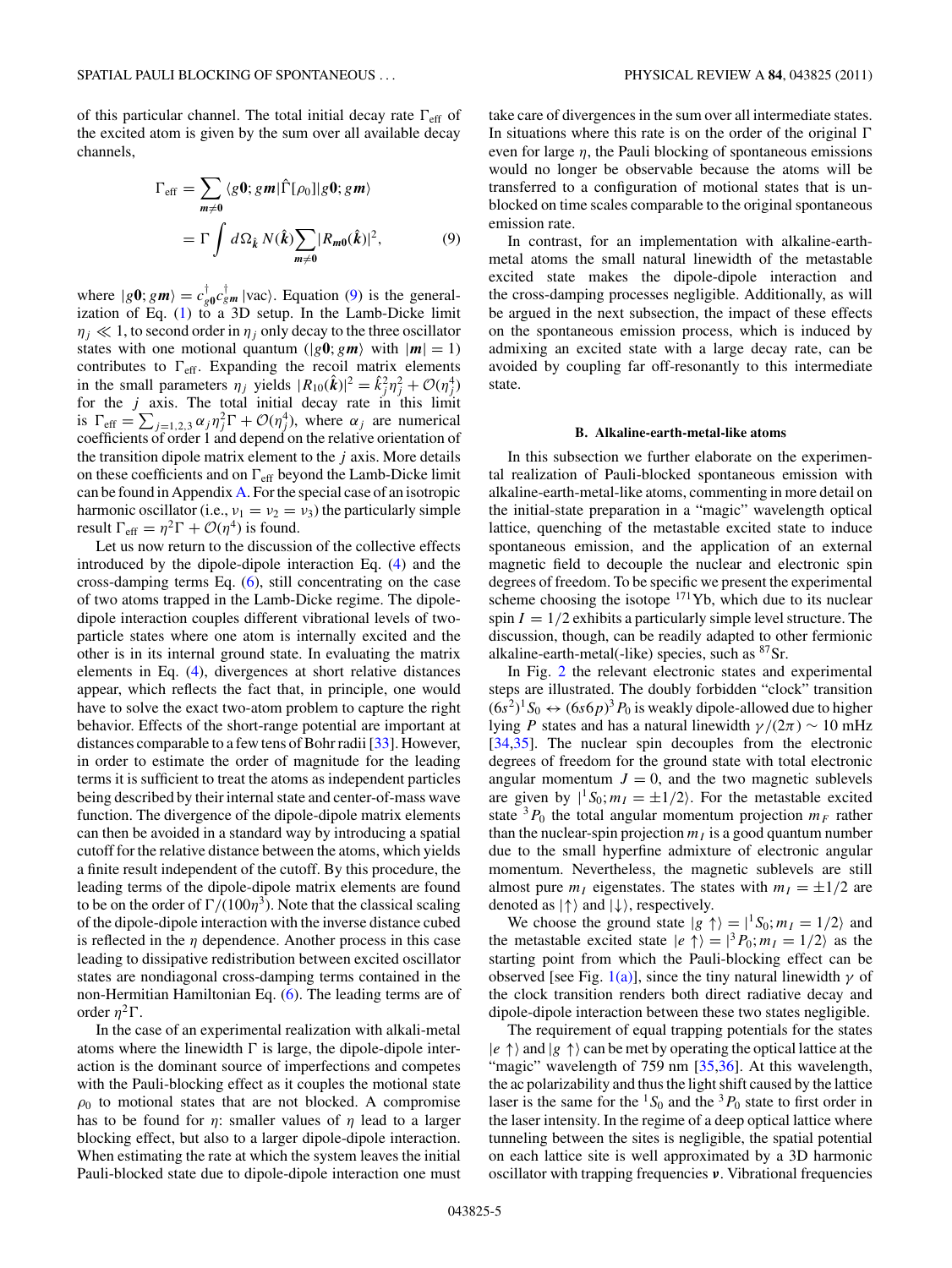<span id="page-5-0"></span>of  $\nu/(2\pi) = 90$  kHz have already been realized in a 1D optical lattice [\[37\]](#page-10-0).

Let us now turn to the discussion of state preparation and the required sequence of laser pulses.

(I) Loading of the optical lattice with two atoms per site can be achieved by adiabatically ramping up the lattice potential on a cloud of ultracold atoms [\[38,39\]](#page-10-0). For a temperature lower than the motional level spacing, a band insulator with two atoms per lattice site in the motional ground state  $|0\rangle$  and with opposite nuclear-spin projections  $|\uparrow\rangle$  and  $|\downarrow\rangle$  will form. The resulting state on each lattice site is  $c_{g\uparrow 0}^{\dagger}c_{g\downarrow 0}^{\dagger}$  |vac) [see Fig. [2\(](#page-2-0)I)].

(II) To prepare a suitable initial state in order to observe Pauli blocking, the atom in  $|g \downarrow \rangle$  |**0** is excited with a laser  $\pi$ pulse on the clock transition with Rabi frequency  $\Omega$ . Recoilfree excitation is possible in the easily accessible regime  $\nu_{\text{max}} \gg \Omega \gg \gamma$  where most conveniently the laser direction is chosen along the axis of strongest confinement. In this limit, spontaneous emission can be neglected and the vibrational sidebands are well resolved. Choosing  $\sigma^+$  polarized light flips the nuclear spin due to hyperfine interaction and furthermore ensures that the other atom is not affected by the pulse. By tuning the laser on the carrier transition, the initial state of interest  $c_{g\uparrow 0}^{\dagger}c_{e\uparrow 0}^{\dagger}$  |vac) is prepared.

(III) Quenching the excited state offers the possibility to induce a tunable effective decay rate from  $|e \uparrow \rangle$  to  $|g \uparrow \rangle$  that exceeds the natural linewidth  $\gamma$ , and also to produce a decay that will not flip the nuclear-spin state (which is not the case for intrinsic decay of the  ${}^{3}P_0$  manifold, as the transition is weakly allowed due to hyperfine coupling). A dressing laser couples the metastable excited state  $|e \uparrow\rangle$  on the weakly magnetic dipole-allowed transition to the intermediate state  $(6s6p)^{1}P_1$ [\[40\]](#page-10-0), which has a large linewidth  $\Gamma_{\text{IP}}/(2\pi) = 29 \text{ MHz}$ . Decay from  ${}^{1}P_1$  to states other than the  ${}^{1}S_0$  ground state occurs with a negligible probability.

One has to ensure that during the decay induced by this dressing the nuclear spin of the initially excited atom is not flipped due to hyperfine interaction, as the decay channel  $|e \uparrow\rangle \rightarrow |g \downarrow\rangle$  is not Pauli blocked. This can be achieved by dressing  $|e \uparrow\rangle$  with a state in the <sup>1</sup> $P_1$  manifold that only contains the  $|\uparrow\rangle$  component, i.e., a product state of the form  $|m_j; m_l = 1/2$ . The only decay channel for such a state is into  $|g \uparrow\rangle$  as follows from the selection rule  $\Delta m_I = 0$  for electric dipole transitions. In the following we will discuss how such coupling to an  $|\uparrow\rangle$  state can be accomplished by either (i) using *σ*<sup>+</sup> polarized dressing light to couple  $|e \uparrow\rangle$  exclusively to the magnetic sublevel with maximal  $m_F$ , which is a  $m_I = 1/2$ eigenstate, or alternatively (ii) using  $\pi$  or  $\sigma^-$  polarized dressing light while decoupling nuclear and electronic spin in the  ${}^{1}P_1$  manifold with an external magnetic field in the Paschen-Back regime [\[30\]](#page-10-0). To this end we diagonalize the Hamiltonian governing the  ${}^{1}P_1$  subspace including hyperfine and Zeeman interaction

$$
\hat{H} = A\hat{\mathbf{I}} \cdot \hat{\mathbf{J}}/\hbar^2 + g_j \mu_B \hat{\mathbf{J}} \cdot \mathbf{B}/\hbar - g_I \mu_N \hat{\mathbf{I}} \cdot \mathbf{B}/\hbar. \quad (10)
$$

Here  $g_J$  [\[41\]](#page-10-0) and  $g_I$  [\[42\]](#page-10-0) are the electron and nuclear  $g$ factors, *A* [\[43\]](#page-10-0) is the magnetic hyperfine constant, and *B* is an external magnetic field. The eigenstates, which are denoted  $|m_F^{\pm}\rangle$ , approach product states of electronic and nuclear spin



FIG. 4. Zeeman diagram of the  ${}^{1}P_1$  manifold. The eigenstates approach product states of electronic and nuclear spin for a large magnetic field. The states suitable for dressing the metastable excited state  $|e \uparrow\rangle$  without flipping the nuclear spin during the decay are  $|m_F^+|$  with  $m_F = 3/2, 1/2, -1/2$ . In the inset, the probability for decaying without nuclear-spin flip is plotted as a function of the external magnetic field.

for large values of *B* in the Paschen-Back regime  $\mu_B B \gg A$ as illustrated in the Zeeman diagram in Fig. 4. The sign  $\pm$ labels the nuclear-spin projection in this limit, i.e.,  $|m_F^{\pm}\rangle \rightarrow$  $|m_J = m_F \mp 1/2; m_I = \pm 1/2$ . One can couple to the three states  $|m_F^+|$  with  $m_F = 3/2, 1/2, -1/2$ , which are suitable as intermediate states for the quenching process, with  $\sigma^+$ ,  $\pi$ , and  $\sigma$ <sup>-</sup> polarized laser light, respectively. Their expansion in terms of product states  $|m_j; m_l\rangle$  is

$$
|m_F^+\rangle = c_{m_F}^{\uparrow} |m_J = m_F - 1/2; m_I = 1/2
$$
  
+  $c_{m_F}^{\downarrow} |m_J = m_F + 1/2; m_I = -1/2$ .

The *B* dependence of the coefficients is given by

$$
c_{m_F}^{\uparrow(\downarrow)} = \left[\frac{1}{2}\left(1 + \frac{x + \frac{2}{3}m_F}{\left(\frac{1}{2}\right)\sqrt{x^2 + \frac{4}{3}m_F x + 1}}\right)\right]^{1/2},
$$

where  $x = 2(g_i \mu_B + g_I \mu_N)B/(3|A|)$  is a dimensionless variable for the magnetic-field strength. The probability for decaying from  $|m_F^+|$  to  $|g \uparrow\rangle$  or  $|g \downarrow\rangle$  is  $|c_{m_F}^{\dagger}|^2$  and  $|c_{m_F}^{\dagger}|^2$ , respectively (see the inset of Fig. 4). Note that (i) if one chooses to work with a  $\sigma^+$  polarized dressing laser, a weak magnetic field defining the quantization axis is sufficient because  $|c_{3/2}^{\uparrow}|^2$ is identically 1 for arbitrary *B* values, and  $\sigma^+$  polarized light couples  $|e \uparrow\rangle$  exclusively to  $|3/2^+\rangle$  in the <sup>1</sup> $P_1$  manifold. On the other hand, (ii) for  $\pi$  and  $\sigma^-$  polarized light the external magnetic field has to be sufficiently strong so that  $|c_{\pm 1/2}^{\uparrow}|^2$ approaches unity and the Zeeman splitting becomes large enough so that coupling to  $|m_F^-|$  is negligible. For a magnetic field of 0*.*05 T the probability to decay without nuclear-spin flip is >95%. The arguments presented here for <sup>171</sup>Yb are also applicable to other alkaline-earth-metal-like species, which may have a nuclear spin  $I > 1/2$ . Method (i) requires that states with maximal or minimal  $m_I$  and  $m_F$  values are used in the protocol whereas method (ii) is suitable for arbitrary  $m<sub>I</sub>$ sublevels. The decoupling of nuclear and electronic spin in the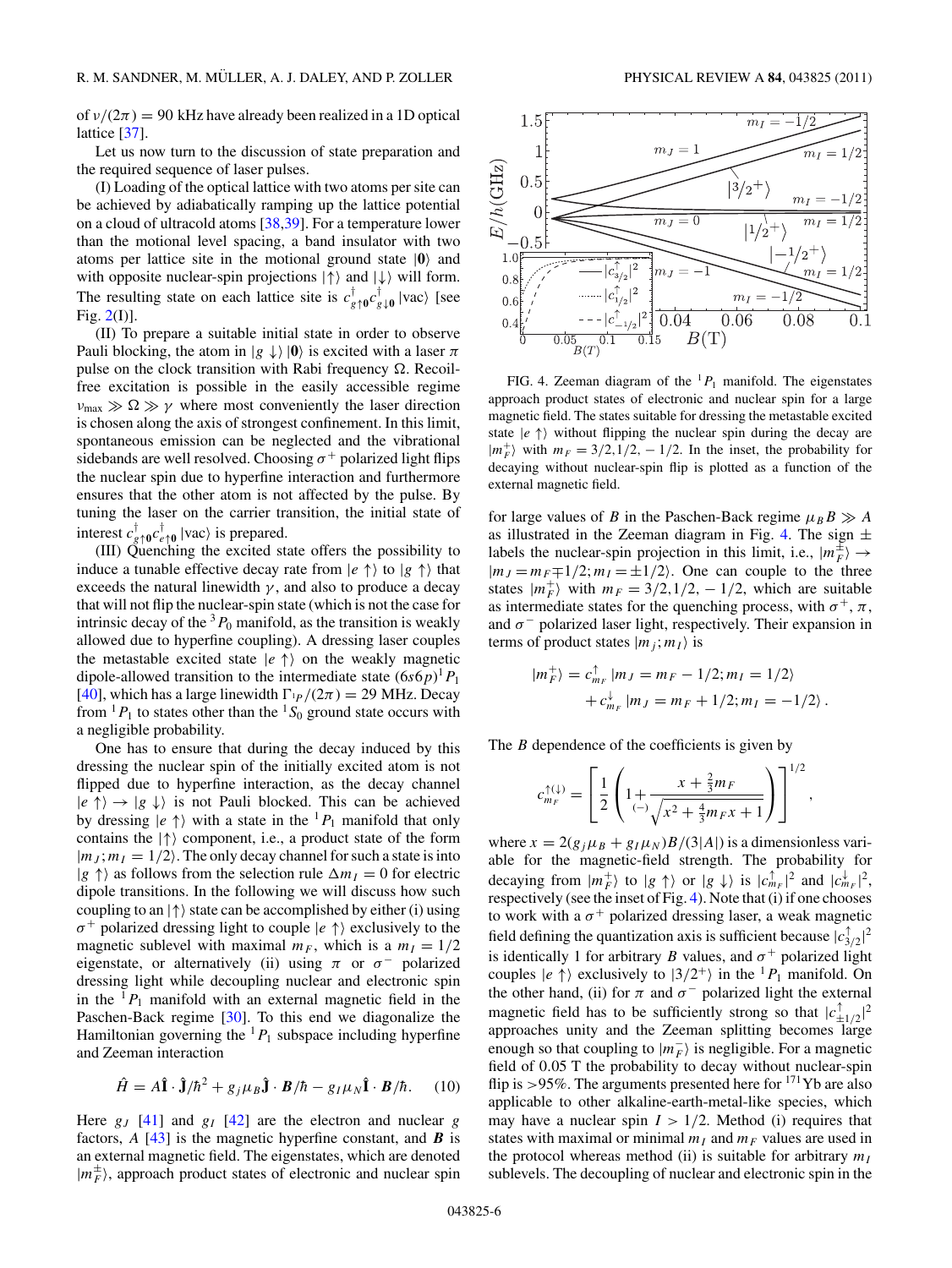limit of large *B* also holds for isotopes with  $I > 1/2$  where additional quadrupole effects have to be taken into account in the Hamiltonian Eq.  $(10)$  [\[30,34\]](#page-10-0).

After having discussed the required experimental steps let us turn to the resulting Pauli-blocked decay dynamics. First we show that this dynamics is described by a coupled set of effective rate equations for the populations in  $|e\rangle$  and  $|g\rangle$ . Subsequently we provide a suitable set of experimental parameters.

We are interested in a regime where the detuning of the dressing laser  $\Delta_{dr}$  is large compared to all the other characteristic frequencies which govern the system dynamics: the linewidth  $\Gamma_{1p}$ , the dipole-dipole interaction for two atoms in  ${}^{1}S_{0}$  and  ${}^{1}P_{1}$ , respectively, the dressing laser Rabi frequency  $\Omega_{dr}$ , and the trapping frequency *ν* of both the metastable excited and the ground state. Under these conditions the intermediate state is only virtually populated and can be adiabatically eliminated. Furthermore, in the resulting effective decay dynamics the ground state atom in  $|g \uparrow \rangle$   $|0\rangle$  acts as a spectator not taking part in the dynamics but blocking the dominant decay channel  $|e \uparrow \rangle |0\rangle \rightarrow |g \uparrow \rangle |0\rangle$  for the excited atom. The corresponding dynamics in the Lamb-Dicke limit and for the special case of an isotropic trap is described by the rate equations

$$
\dot{P}_{e\uparrow} = -\left(|c_{m_F}^{\uparrow}|^2(\eta^2 + \eta_{dr}^2) + |c_{m_F}^{\downarrow}|^2\right)\Gamma P_{e\uparrow} + \mathcal{O}(\eta^4),
$$
\n
$$
\dot{P}_{g\uparrow} = |c_{m_F}^{\uparrow}|^2(\eta^2 + \eta_{dr}^2)\Gamma P_{e\uparrow} + \mathcal{O}(\eta^4),
$$
\n
$$
\dot{P}_{g\downarrow} = |c_{m_F}^{\downarrow}|^2\Gamma P_{e\uparrow}.
$$

Here we have introduced the effective decay rate  $\Gamma =$  $\Omega_{dr}^2/(4\Delta_{dr}^2)\Gamma_{\varphi}$  and the populations of the reduced system density matrix

$$
P_{e\uparrow} = \langle \text{vac} | c_{e\uparrow 0} c_{g\uparrow 0} \rho c_{g\uparrow 0}^{\dagger} c_{e\uparrow 0}^{\dagger} | \text{ vac} \rangle ,
$$
  
\n
$$
P_{g\uparrow} = \sum_{m \neq 0} \langle \text{vac} | c_{g\uparrow m} c_{g\uparrow 0} \rho c_{g\uparrow 0}^{\dagger} c_{g\uparrow m}^{\dagger} | \text{ vac} \rangle ,
$$
  
\n
$$
P_{g\downarrow} = \sum_{m} \langle \text{vac} | c_{g\downarrow m} c_{g\uparrow 0} \rho c_{g\uparrow 0}^{\dagger} c_{g\downarrow m}^{\dagger} | \text{ vac} \rangle .
$$

The latter describe the probability of finding the initially excited atom in  $|e \uparrow \rangle$ ,  $|g \uparrow \rangle$ , and  $|g \downarrow \rangle$ , respectively, while the other atom remains in  $|g \uparrow \rangle |0\rangle$ . The two Lamb-Dicke parameters  $\eta$  and  $\eta_{dr}$  correspond to the momentum recoils of the induced spontaneous emission and the dressing laser photon, respectively. The main result for the initial state  $c_{g\uparrow 0}^{\dagger} c_{e\uparrow 0}^{\dagger}$  |vac) described by  $P_{e\uparrow} = 1$  and  $P_{g\uparrow} = P_{g\downarrow} = 0$  is a total decay rate from  $|e \rangle |0\rangle$  given by  $\Gamma_{\text{eff}} = [ |c_{m_F}^{\uparrow}|^2 (\eta^2 +$  $\eta_{dr}^2$ ) +  $|c_{m_F}^{\downarrow}|^2$ ] *C*. In the regime of interest  $|c_{m_F}^{\uparrow}|^2 \rightarrow 1$  and  $|c_{m_F}^{\downarrow}|^2 \rightarrow 0$ , the decay rate  $\Gamma_{\text{eff}}$  is of order  $\eta^2$  smaller than the effective induced decay rate  $\Gamma$  from  $|e \uparrow \rangle$  to  $|g \uparrow \rangle$  for a single atom.

In this discussion so far we have not included elastic and inelastic collisions between the two atoms. Collisional shifts do not affect the experiment as long as they are small compared to the motional level spacing. State changing collisions can lead to loss of the atoms from the lattice. While, in principle, the collisional loss from two atoms in  ${}^{3}P_0$  could be strong, this situation is never encountered in our protocol. Here, we only

require the  ${}^{1}S_{0}$ <sup>-3</sup> $P_{0}$  inelastic collisions to be small compared to the quenching rate in the experiment.

A suitable choice for the detuning  $\Delta_{dr}$  is dictated by the requirement that this has to be the largest frequency scale in the dynamics and simultaneously a sufficiently large effective decay rate  $\Gamma$  has to be induced for a given dressing laser Rabi frequency  $\Omega_{dr}$ . For <sup>171</sup>Yb with a typical trapping frequency  $\nu/(2\pi) = 90$  kHz, the Lamb-Dicke parameters  $\eta = 0.28$  and  $\eta_{dr} = 0.09$  correspond to transitions with wavelengths  $\lambda =$ 399 nm and  $\lambda_{dr} = 1285$  nm, respectively. The dipole-dipole interaction between two atoms in  ${}^{1}S_{0}$  and the virtually populated  ${}^{1}P_0$ , respectively, can be estimated to be on the order of  $\Gamma_{P}$  so that  $\Delta_{dr} \gg \Gamma_{P}$  is required. For  $\Delta_{dr} = 10 \Gamma_{P}$ , with a Rabi frequency  $\Omega_{dr} = 4$  MHz, an effective decay rate of  $\Gamma = 220$  Hz can be reached. Note that as an alternative to the direct coupling  ${}^{3}P_0 \leftrightarrow {}^{1}P_0$ , quenching of the metastable excited state can be done via a two-photon Raman process involving the dipole-allowed transition  ${}^3P_0 \leftrightarrow {}^3S_1$  and the intercombination transition  ${}^3S_1 \leftrightarrow {}^1P_1$ , which can lead to a larger two-photon Rabi frequency  $\Omega_{dr}$  [\[30\]](#page-10-0).

## **C. Alkali-metal atoms**

Let us now turn to alkali-metal atoms with their fastdecaying low-lying transitions (see Fig. [3\)](#page-2-0). Here, both the laser excitation and the subsequent decay dynamics are fast compared to the motion of the atoms in the trap. In contrast to the alkaline-earth-metal case, where it is important to have equal trapping potentials for ground- and excited-state atoms, the notion of motional eigenstates becomes irrelevant for the spectrally very broad excited states in alkali-metal atoms, therefore the optical potential for internally excited atoms does not play a crucial role in this scenario.

First we will analyze the experimental requirements and sequences to observe Pauli-blocked spontaneous emission using alkali-metal atoms. Subsequently, we will discuss imperfections associated with the large linewidth of the considered transition and estimate their impact.

The relevant level scheme and the sequence of laser pulses is sketched in Fig.  $3$  for  $40K$  as a representative of the alkali-metal family, though the scheme presented here is not specific to a particular species and can readily be adapted to other fermionic alkali-metal isotopes. We propose to use the magnetic sublevels with maximal projection of total angular momentum  $m_F$ , i.e.,  $|g\rangle = |^2S_{1/2}$ ;  $F = 9/2$ ;  $m_F = 9/2$  and  $|e\rangle=|^{2}P_{3/2}$ ;  $F=11/2$ ;  $m_F=11/2$ , as ground and excited states as depicted in Fig. [1\(b\).](#page-1-0) For atoms in the internal state  $|e\rangle$ , the decay to  $|g\rangle$  is the only dipole-allowed transition, ensuring that these states form a closed effective two-level system regarding spontaneous emission. To prepare an initial state suitable to observe the Pauli-blocking effect, the following experimental sequence can be used.

(I) The lattice is adiabatically ramped up on an ultracold cloud of atoms which are internally in a 50% mixture of the state  $|g\rangle$  and the magnetic ground-state sublevel  $|i\rangle$  =  $|{}^2S_{1/2}$ ;  $F = 7/2$ ;  $m_F = 7/2$ , which leads to a band insulator with two atoms per site in the internal states  $|g\rangle$  and  $|i\rangle$ , respectively, provided the temperature is lower than the motional level spacing [\[38,39\]](#page-10-0). For sufficiently deep lattices, when tunneling is negligible on the experimental time scale,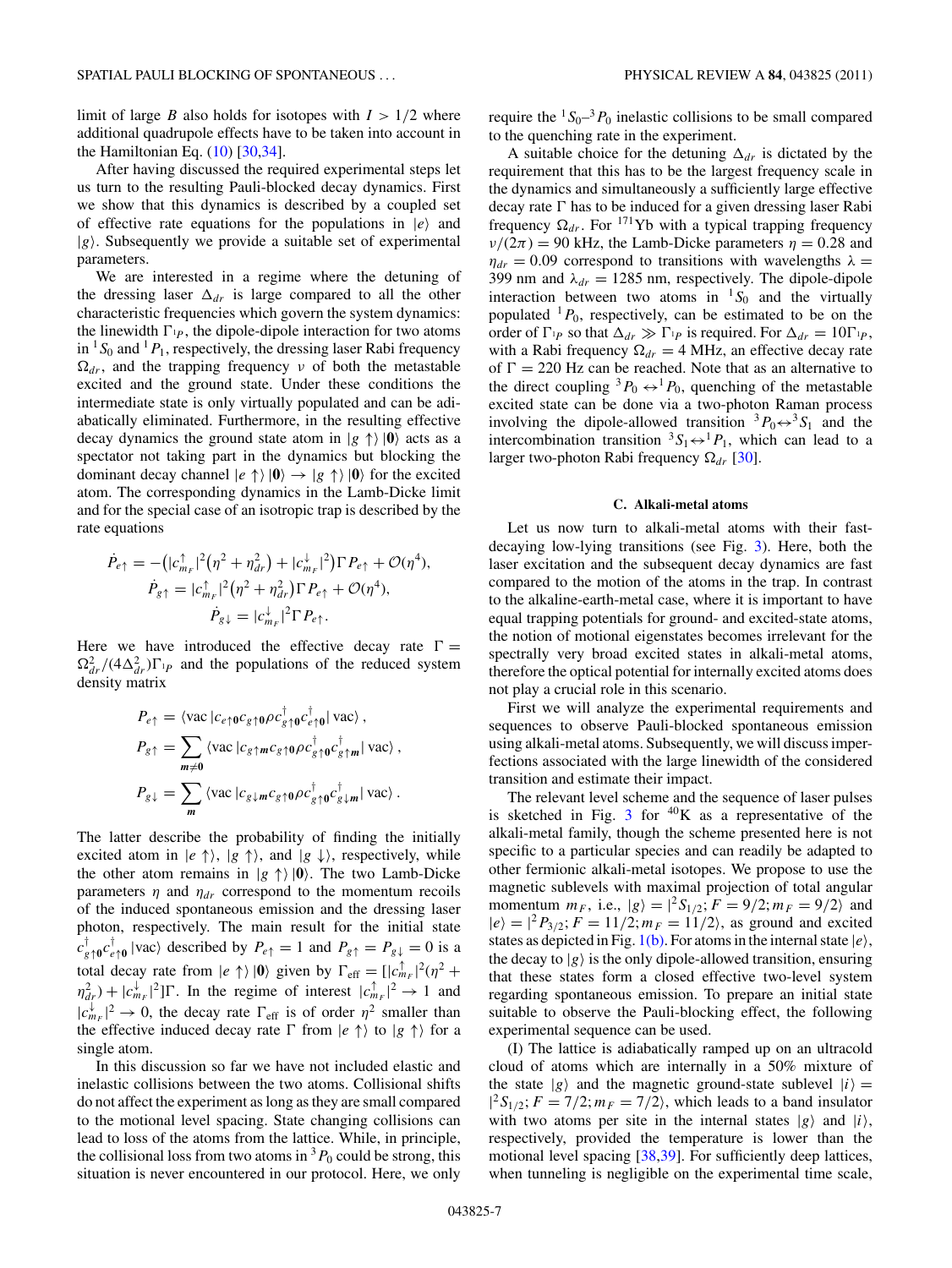<span id="page-7-0"></span>the state on each lattice site is  $|\psi_1\rangle = c_{i0}^{\dagger} c_{g0}^{\dagger} |vac\rangle$ . (II) A  $\pi$  pulse is applied on the transition  $|g\rangle \rightarrow |e\rangle$  with a Rabi frequency  $\Omega_1$  to internally excite one of the atoms. On the one hand, we require  $\Omega_1 \gg \Gamma$  so that spontaneous emission during the excitation can be neglected to lowest order. On the other hand,  $\Omega_1$  has to be small compared to the hyperfine splitting between the states  $|g\rangle$  and  $|i\rangle$ , so that the other atom is not affected by the pulse. As the ground-state hyperfine splitting typically is on the order of GHz, both requirements can be fulfilled simultaneously. For alkali-metal atoms  $\Omega_1 \gg \Gamma$  also implies  $\Omega_1 \gg \nu$ , thus the transfer takes place in the strongexcitation regime [\[29\]](#page-10-0). The initial motional wave packet is essentially unchanged during the excitation, apart from a momentum kick  $\hbar k_L$  by the absorbed photon, where  $k_L$  is the laser wave vector. The state prepared by the laser pulse is therefore  $|\psi_{II}\rangle = \sum_{n} r_n c_{i0}^{\dagger} c_{en}^{\dagger} |vac\rangle$  where the expansion coefficients  $r_n$  are related to the recoil momentum associated with the absorption of a laser photon:  $r_n = \langle n | e^{i k_L \cdot \hat{X}} | 0 \rangle$ . For tight traps, in the Lamb-Dicke limit, the probability to find the excited atom in its motional state  $|0\rangle$  after the laser pulse is  $|r_0|^2 \sim 1 - \sum_j \hat{k}_{L,j}^2 \eta_j^2$  in leading order in  $\eta_j$ . (III) A second *π* pulse transfers the other atom from  $|i\rangle$  to  $|g\rangle$  with a radio frequency pulse or by a two-photon Raman transition with effective Rabi frequency  $\Omega_2 \gg \Gamma$ . Spontaneous emission from the excited state is negligible during the whole pulse sequence when the total time needed to perform both pulses is short compared to  $\Gamma^{-1}$ . As the energy gap between the initial and final state for the second pulse is not an optical frequency but the hyperfine splitting of the ground state, momentum recoil can be neglected in this case. The state prepared after the second pulse is  $|\psi_{III}\rangle = \sum_{n} r_n c_{g0}^{\dagger} c_{en}^{\dagger} |vac\rangle$ . This is the initial state for the Pauli-blocked decay dynamics.

The time evolution of the initial system density matrix  $\rho_0 =$  $|\psi_{III}\rangle$   $\langle\psi_{III}|$  is determined by the master equation [\(2\)](#page-3-0), for both shallow or tight confinement in the lattice. The initial effective decay rate can be calculated in analogy to Eq. [\(9\)](#page-4-0), with  $|\psi_{III}\rangle$ as the initial state. For the special case of an isotropic trap in the Lamb-Dicke limit it is found to be  $\Gamma_{\text{eff}} = 2\eta^2 \Gamma + \mathcal{O}(\eta^4)$ , where the factor 2 reflects the fact that there is a momentum kick involved both during the initial-state preparation of  $|\psi_{III}\rangle$ and during the spontaneous emission of a photon.

The dispersion of the excited atom's motional wave packet due to the different optical potential for the excited state can be described by an additional term  $\sum_{n,n'} \hbar T_{n',n}^e c_{en}^{\dagger} c_{en}$  in the effective Hamiltonian Eq. [\(3\)](#page-3-0). The rates  $T_{n',n}^e$  are typically on the order of *ν* and can be neglected compared to the effective decay rate.

Let us return to collective effects in the master equation. The dipole-dipole interaction induces transitions away from the initial state toward motional states which are not Pauli blocked and decay essentially with the rate  $\Gamma$ . Therefore it competes with the effect one wishes to observe. A compromise has to be found regarding the confinement strength: tighter confinement and thus smaller values of *η* are preferable on the one hand in order to suppress recoil induced change of the initial motional wave packet, but lead to more pronounced dipole-dipole interaction on the other hand. For the alkalimetal scheme where the atoms are prepared in internal states which encounter strong dipole-dipole interaction, the rate

of transitions of the system away from Pauli-blocked states is significant. Estimating these rates is difficult because of diverging matrix elements which emerge if the interaction potential at short interatomic distances is not properly treated. For cutoffs of the order of several hundred Bohr radii, which is a typical value for potassium, simple estimates show that the time scale for transitions away from Pauli-blocked states is on the order of the original  $\Gamma$  even for  $\eta$  of order 1, with shorter cutoffs leading to larger values. To determine whether this is realistic in experiments would require a much more detailed treatment of the interatomic potential at short scales. Avoiding real population of states which encounter a large dipole-dipole interaction is an advantage of the alkaline-earth-metal scheme compared to the alkali-metal scheme.

## **IV. SHAPE OF THE EMITTED PHOTON WAVE PACKET**

In the previous sections we have discussed the atomic dynamics of the Pauli-blocked decay. In addition, this effect also becomes manifest in the intensity distribution of the emitted photon wave packet. Compared to the decay in absence of a blocking atom, due to the prolonged lifetime of the excited state, we will see a broader spatial extension of the wave packet. Furthermore, to some extent a temporal shaping of the emitted photon is possible by preparing the blocking atom initially in a superposition of motional states. For simplicity, we regard the case where the blocking atom is in a superposition of the lowest two motional states [see Fig.  $5(a)$ ]. This situation captures the essential effect as the contribution of higher motional states in the superposition leads to modifications of order  $\eta^4$  or less. The photon shaping effect can be most explicitly observed in the regime  $\Gamma \ll \nu$ , which can be realized in the setup with alkaline-earth-metal atoms as discussed above. In this scheme, the appropriate initial state could be prepared after step II, by coherently transferring part of the population of the blocking atom from the motional state  $|0\rangle$  to  $|1\rangle$ .

We study this model system in a Weisskopf-Wigner ansatz, where we have one excitation either in the atomic system or in the radiation field as an one-photon wave packet. Compared to the previous treatment where we have traced over the radiation field, here the information about the photon is contained. We consider motional excitations of the atoms only in one dimension and additionally, for the excited atom, only include the lowest motional band  $|0\rangle$  as shown in Fig.  $5(a)$ . Therefore we do not include the effects of the dipole-dipole interaction and cross damping. As discussed above, in the limit  $Γ \ll v$ , which corresponds to the alkaline-earth-metal case, the effect of these interactions can be suppressed by choosing a sufficiently large detuning in the quenching process.

Within this ansatz, the state can be written as

$$
|\psi(t)\rangle = a_{0e}(t) |g0; e0\rangle + a_{1e}(t) |g1; e0\rangle
$$
  
+ 
$$
\sum_{n>m,k} a_{mn,k}(t) |gm; gn; 1_k\rangle,
$$
 (11)

where the first two terms correspond to the situation before the decay and the last term corresponds to both atoms in their internal ground state and an outgoing one-photon wave packet. The initial condition is  $a_{0e}(0) = \mu_0, a_{1e}(0) = \mu_1, a_{mn,k}(0) = 0$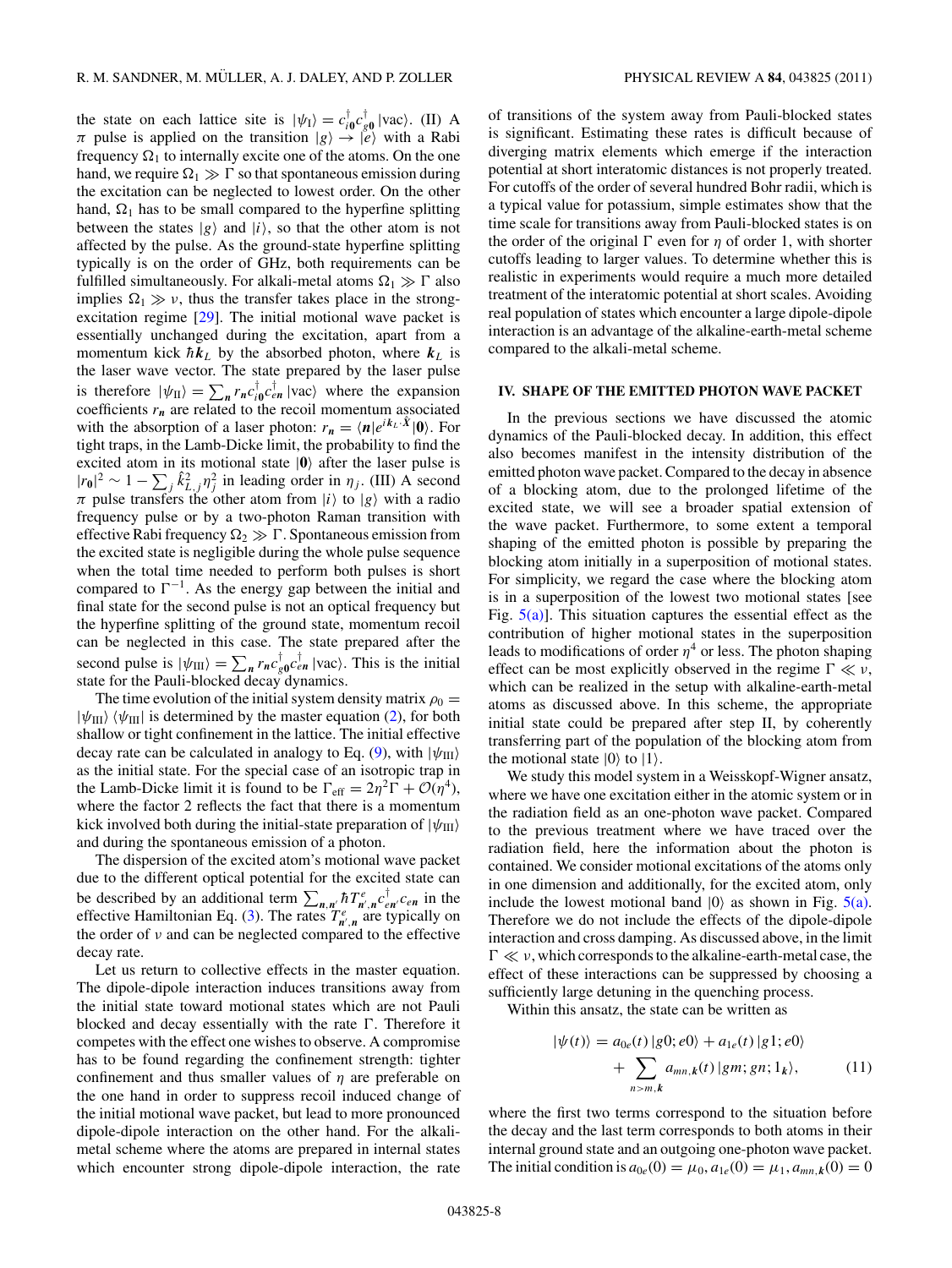<span id="page-8-0"></span>

FIG. 5. (Color online) (a) Energy diagram of the initial state: two fermions with blocking atom in a superposition of the motional states  $|0\rangle$  and  $|1\rangle$ . (b) Spatial intensity distribution  $I_t(x)$  of the emitted photon wave packet at time *t* for the limiting cases where the blocking atom is in  $|0\rangle$  or  $|1\rangle$ , respectively. In both cases, the outgoing wave packet propagates with the speed of light and falls off exponentially with a width  $c/[(1 - \alpha \eta^2) \Gamma]$  for the initial state  $|g_1; e_0\rangle$  [ $c/(\alpha \eta^2 \Gamma)$ ] for the initial state  $|g0; e0\rangle$ ]. (c) The blocking atom is prepared in a superposition of motional states; we choose  $\mu_0 = 1 - \eta^2/2$  and  $\mu_1 = i \sqrt{1 - \mu_0^2}$ . As this is the motional state which the excited atom would reach by sending out a photon along the negative *x*ˆ axis, emission in this direction is suppressed at the beginning of the atomic decay  $(t = 0)$ . Hence the photon intensity is zero at  $x = -ct$  and has a maximum at  $x = +ct$ . During the decay of the excited atom, the blocking atom oscillates in the trap with a frequency *ν*, which imprints the spatial period  $2\pi c/v$  onto the photon wave packet.

for all  $m,n,k$  and  $|\mu_0|^2 + |\mu_1|^2 = 1$ . We solve the Schrödinger equation of the Hamiltonian

$$
H = \sum_{n} \hbar \omega_0 c_{en}^{\dagger} c_{en} + \sum_{\sigma \in \{e,g\},n} \hbar \nu n c_{\sigma n}^{\dagger} c_{\sigma n} + \sum_{k} \hbar \omega_k b_k^{\dagger} b_k
$$

$$
- \left( \sum_{k} \mathcal{E}_k d_{eg} \cdot e_k b_k \sum_{n,m} R_{nm} (\hat{k} \cdot \hat{\chi}) c_{en}^{\dagger} c_{gm} + \text{H.c.} \right),
$$

which consists of internal and center-of-mass degrees of freedom of the atoms, the free radiation field, and the coupling between atoms and field in dipole and rotating wave approximation. Here, in addition to the operators and parameters defined before,  $b_k$  ( $b_k^{\dagger}$ ) is the annihilation (creation) operator for a photon with frequency *ωk* and wave vector (polarization)  $k$  ( $e_k$ ),  $\hat{\chi}$  is a unit vector in direction of the 1D harmonic oscillator potential, and  $\mathcal{E}_k = i \sqrt{\hbar \omega_k/(2\varepsilon_0 L^3)}$ with quantization volume  $L<sup>3</sup>$ . The solution for the coefficients  $a_{0e}(t)$ ,  $a_{1e}(t)$ , and  $a_{mn,k}(t)$  is obtained by the standard resolvent method [\[27\]](#page-10-0) and is given in Appendix [B.](#page-9-0)

From the spectral distribution of the photon  $a_{mn,k}(t)$ we calculate the first-order correlation function  $I(r,t)$  =  $\langle \psi(t)|E^{(-)}(r)E^{(+)}(r)|\psi(t)\rangle$ , which is proportional to the electric-field intensity. Here,  $E^{(+)}(r) = \sum_{k} \mathcal{E}_{k} e_{k} b_{k} e^{ik \cdot r}$  and

its Hermitian conjugate  $E^{(-)}(r)$  is the positive and negative part of the electric-field operator, respectively. The probability of detecting a photon between the times  $t$  and  $t + dt$  in a volume element  $r^2 dr d\Omega$  around **r** is proportional to  $I(r,t)r^2 dr d\Omega dt$  [\[44\]](#page-10-0).

Let us consider the atomic system placed at the origin of our coordinate system, with  $d_{eg}$  parallel to the  $\hat{z}$  axis and  $\hat{\chi}$  parallel to  $\hat{x}$ . We analyze  $I(r,t)$  in the far zone limit  $k_0r \gg 1$  and for times  $t \gg \Gamma_{\text{eff}}^{-1}$ , when the initially excited atom certainly has decayed to the ground state. In the following, we discuss the properties of  $I(r,t)$  along the  $\hat{x}$  axis where we denote  $I(\mathbf{r},t)\mathbf{r}^2|_{\mathbf{r}=(x,0,0)} \equiv I_t(x)$ . The complete form of  $I(\mathbf{r},t)$  can be found in Appendix [B.](#page-9-0)

For the two limiting cases of the initial state, where all of the population of the blocking atom is either in the motional state  $|0\rangle$  or  $|1\rangle$  [see Fig. 5(b)], the decay of the excited atom will be maximally blocked or essentially not blocked, respectively. The corresponding decay rates to order  $O(\eta^2)$ are  $\Gamma_{\text{eff}}^{(0)} = \alpha \eta^2 \Gamma$  and  $\Gamma_{\text{eff}}^{(1)} = (1 - \alpha \eta^2) \Gamma$ . Consequently, the outgoing exponential photon wave packet, which has a spatial width  $c / \Gamma_{\text{eff}}^{(0,1)}$  and propagates with the speed of light *c*, is much broader for the initial state  $|g0; e0\rangle$  compared to the case of an initial state  $|g1; e0\rangle$ .

Let us now consider the case where the blocking atom initially is in a superposition of motional states. As such a state is not an eigenstate of the harmonic trapping potential, the blocking atom oscillates in the trap while the decay of the excited atom takes place. Due to this oscillation, the preferred direction of the emitted photon varies in time. The characteristic frequency for the dynamics in the trap is *ν*, which is imprinted onto the photon wave packet as a spatial oscillation with a period  $2\pi c/v$  [see Fig. 5(c)].

We finally point out that other techniques to induce dynamics for the blocking atom could allow for more sophisticated shaping of the emitted photon. For example, Rabi oscillations could be driven for the blocking atom between  $|g0\rangle$  and another, decoupled internal state, or the trapping potential could be modulated during the Pauli-blocked decay.

#### **V. SUMMARY AND OUTLOOK**

In this work we have studied how the Pauli exclusion principle can give rise to a suppression of spontaneous emission from electronically excited states for cold fermionic atoms stored in optical lattices. Here the presence of both a ground-state and an excited-state atom at the same lattice site can block the dominant decay channel for the excited atom, thereby significantly decreasing the spontaneous emission rate. Complementary to the atomic dynamics we have studied how the decay dynamics in the presence of a blocking atom manifests itself in the characteristics of the emitted photon. We have suggested and analyzed experimental realizations with alkaline-earth-metal atoms and also with alkali-metal atoms.

On the one hand, from a conceptual point of view, observing these effects for fermionic atoms in optical lattices would constitute a clear experimental demonstration of Pauli-blocked spontaneous emission. On the other hand, from a more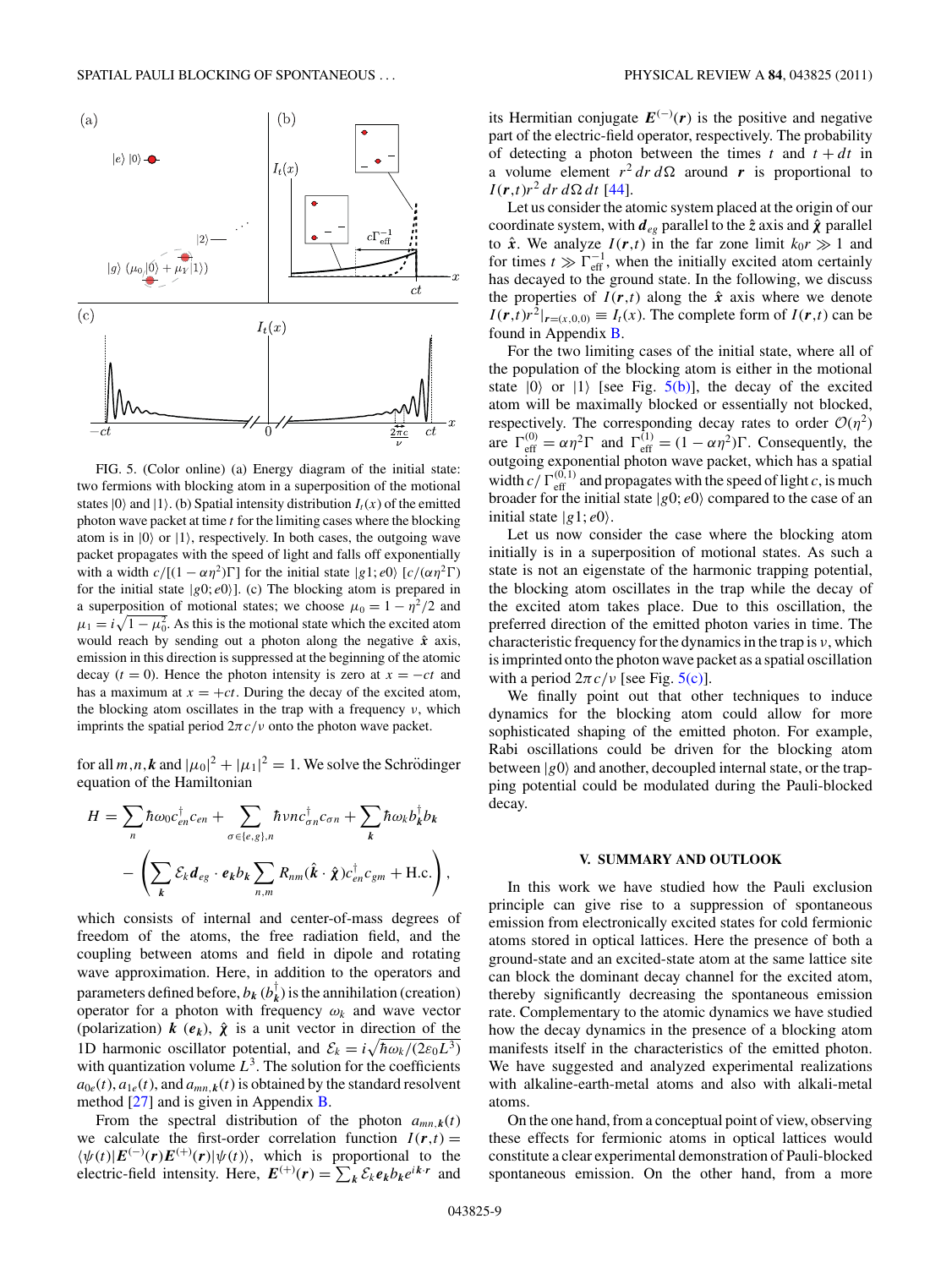<span id="page-9-0"></span>practical perspective, the use of this blocking effect in a controllable way can constitute an additional, valuable tool in the context of reservoir engineering in cold atom systems. Here, the idea of engineering a controlled coupling to an environment for the dissipative preparation of entangled states and many-body quantum phases has been explored both theoretically [\[18–23\]](#page-10-0) and in experiments with atomic ensembles [\[24\]](#page-10-0) and trapped ions [\[25\]](#page-10-0). In particular, for cold fermionic atoms in optical lattices Diehl *et al.* [\[26\]](#page-10-0) have proposed and analyzed a scenario, where quasilocal singlefermion dissipative processes can be tailored such that they lead to "cooling" into a BCS-type state of *d*-wave symmetry. The corresponding set of fermionic quantum jump operators for the dissipative dynamics are suggested to be implemented via a stroboscopic sequence of coherent and dissipative steps in a system of two-component fermionic alkaline-earth-metal atoms. Here, controlled induced spontaneous decay, which is suppressed (enabled) in the presence (absence) of a second fermionic atom, as studied in the present work, constitutes the dissipative ingredient, which also warrants the required Fermi statistics of the quantum jump operators.

In addition, the possibility to control to some extent the spatial and temporal emission characteristics of the outgoing photon under induced spontaneous decay in the presence of a suitably prepared blocking atom might constitute an interesting tool in the context of the development of (directed) single-photon sources [\[45\]](#page-10-0).

## **ACKNOWLEDGMENTS**

We thank Mikhail Baranov, Ivan Deutsch, Sebastian Diehl, Jun Ye, and Wei Yi for stimulating discussions. R.M.S. thanks Miguel-Angel Martín-Delgado and the Departamento de Física Teórica I at Universidad Complutense Madrid for hospitality. This work was supported by the Austrian Science Foundation through SFB F40 FOQUS and the EU through IP AQUTE and NAMEQUAM.

### **APPENDIX A: RECOIL MATRIX ELEMENTS AND INITIAL PAULI-BLOCKED DECAY RATE**

In Eqs. [\(6\)](#page-3-0) and [\(8\)](#page-3-0), the recoil matrix elements  $R_{mn}(\hat{k}) \equiv$  $\prod_{j=1,2,3} R_{m_j n_j}(\hat{k}_j)$  are given by

$$
R_{m_j n_j}(\hat{k}_j) = e^{-\hat{k}_j^2 \eta_j^2/2} \sqrt{\frac{\min(m_j, n_j)!}{\max(m_j, n_j)!}} (-i\hat{k}_j \eta_j)^{|m_j - n_j|} \times L_{\min(m_j, n_j)}^{|m_j - n_j|}(\hat{k}_j^2 \eta_j^2),
$$

where

$$
L_b^c(x) = \sum_{j=0}^b (-1)^j {b+c \choose b-j} \frac{x^j}{j!}
$$

is the generalized Laguerre polynomial. For a tight trapping in the Lamb-Dicke limit, the recoil matrix elements can be expanded in the small parameter  $\eta_j \ll 1$ . To order  $\eta_j^2$ , the result is

$$
R_{m_j n_j}(\hat{k}_j)
$$
  
\n
$$
\approx \begin{cases}\n1 - (m + \frac{1}{2})\hat{k}_j^2 \eta_j^2 & \text{for } m_j = n_j, \\
-i\hat{k}_j \eta_j \sqrt{m} & \text{for } |m_j - n_j| = 1, \\
-\frac{1}{2}\hat{k}_j^2 \eta_j^2 \sqrt{m(m-1)} & \text{for } |m_j - n_j| = 2,\n\end{cases}
$$

where we have defined  $m = \max(m_j, n_j)$ . The dominant matrix elements are those with  $m_j = n_j$ , whereas matrix elements with  $|m_j - n_j| = 1$  and  $|m_j - n_j| = 2$  are of order  $\eta_j$  and  $\eta_j^2$ , respectively.

The master equation coefficients  $\tilde{R}_{n'm'mn}$  defined in Eq. [\(7\)](#page-3-0) are real, because of parities they are zero if any of the three components of  $n' + m' + m + n$  is odd, and they are invariant under exchange  $(n'm') \leftrightarrow (mn)$  and under exchange  $n'_j \leftrightarrow$  $m'_j$  or  $m_j \leftrightarrow n_j$  for any  $j = 1, 2, 3$ . In Lamb-Dicke expansion to order  $\eta_j^2$ , the only contributing coefficients are those with (i)  $m = n$  and  $m' = n'$ , (ii)  $|m_j - n_j| = |m'_j - n'_j| = \delta_{i,j}$  for an  $i \in \{1, 2, 3\}$ , (iii)  $m = n$  and  $|m'_j - n'_j| = 2\delta_{i,j}$  for an  $i \in$ {1*,*2*,*3} (or vice versa). In these cases, we find

$$
R_{n'm'mn} \approx \begin{cases} 1 - \sum_{j} (m'_j + m_j + 1)\alpha_j \eta_j^2 & \text{(i)},\\ \alpha_i \eta_i^2 \sqrt{m'm} & \text{(ii)},\\ -\frac{1}{2} \alpha_i \eta_i^2 \sqrt{m'(m'-1)} & \text{(iii)}, \end{cases}
$$

where  $m' = \max(m'_i, n'_i)$ ,  $m = \max(m_i, n_i)$ . The numerical coefficients  $\alpha_j = \frac{1}{5}(2 - |\hat{d}_{eg,j}|^2)$  with  $\frac{1}{5} \le \alpha_j \le \frac{2}{5}$  and  $\sum_j \alpha_j =$ 1 depend on the projection of the transitions dipole matrix element onto the *j* axis.

The total initial decay rate  $\Gamma_{\text{eff}}$  defined in Eq. [\(9\)](#page-4-0) can be written as

$$
\Gamma_{\rm eff} = \Gamma(1 - R_{0000}),
$$

which in the general case can be evaluated numerically. For the case of tight trapping in the Lamb-Dicke limit, by using Eq. (A1), it is given by  $\Gamma_{\text{eff}} = \sum_{j=1,2,3} \alpha_j \eta_j^2 \Gamma + \mathcal{O}(\eta_j^4)$ .

## **APPENDIX B: WEISSKOPF-WIGNER APPROACH**

For times  $t \gg \Gamma_{\text{eff}}^{-1}$ , the solution of the Weisskopf-Wigner ansatz Eq. [\(11\)](#page-7-0) in terms of the coefficients  $a_{01,k}(t)$ ,  $a_{0n,k}(t)$ ,  $a_{1n,k}(t)$  with  $n > 1$  is [\[27\]](#page-10-0)

$$
a_{01,k}(t) = \mathcal{E}_{k}^{*} d_{eg} \cdot e_{k} e^{-i(\omega_{k} + v)t} \left( \frac{\mu_{0} R_{01}^{*} (\hat{\boldsymbol{k}} \cdot \hat{\boldsymbol{\chi}})}{\hbar ((\omega_{k} + v - \omega_{0}) + i \Gamma_{\text{eff}}^{(0)}/2)} - \frac{\mu_{1} R_{00}^{*} (\hat{\boldsymbol{k}} \cdot \hat{\boldsymbol{\chi}})}{\hbar ((\omega_{k} - \omega_{0}) + i \Gamma_{\text{eff}}^{(1)}/2)} \right),
$$
  

$$
a_{0n,k}(t) = \mathcal{E}_{k}^{*} d_{eg} \cdot e_{k} e^{-i(\omega_{k} + n v)t} \frac{\mu_{0} R_{0n}^{*} (\hat{\boldsymbol{k}} \cdot \hat{\boldsymbol{\chi}})}{\hbar ((\omega_{k} + n v - \omega_{0}) + i \Gamma_{\text{eff}}^{(0)}/2)},
$$
  

$$
a_{1n,k}(t) = \mathcal{E}_{k}^{*} d_{eg} \cdot e_{k} e^{-i(\omega_{k} + (n+1)v)t} \times \frac{\mu_{1} R_{0n}^{*} (\hat{\boldsymbol{k}} \cdot \hat{\boldsymbol{\chi}})}{\hbar ((\omega_{k} + (n+1)v - \omega_{0}) + i \Gamma_{\text{eff}}^{(1)}/2)},
$$

where  $\Gamma_{\text{eff}}^{(0)} = \alpha \eta^2 \Gamma + \mathcal{O}(\eta^4) [\Gamma_{\text{eff}}^{(1)} = (1 - \alpha \eta^2) \Gamma + \mathcal{O}(\eta^4)]$  is the effective decay rate for the initial state  $|g0; e0\rangle$  ( $|g1; e0\rangle$ ). All other coefficients  $a_{mn,k}(t)$  with  $n > m$  are zero within this model. The first-order correlation function  $I(r,t)$  can be